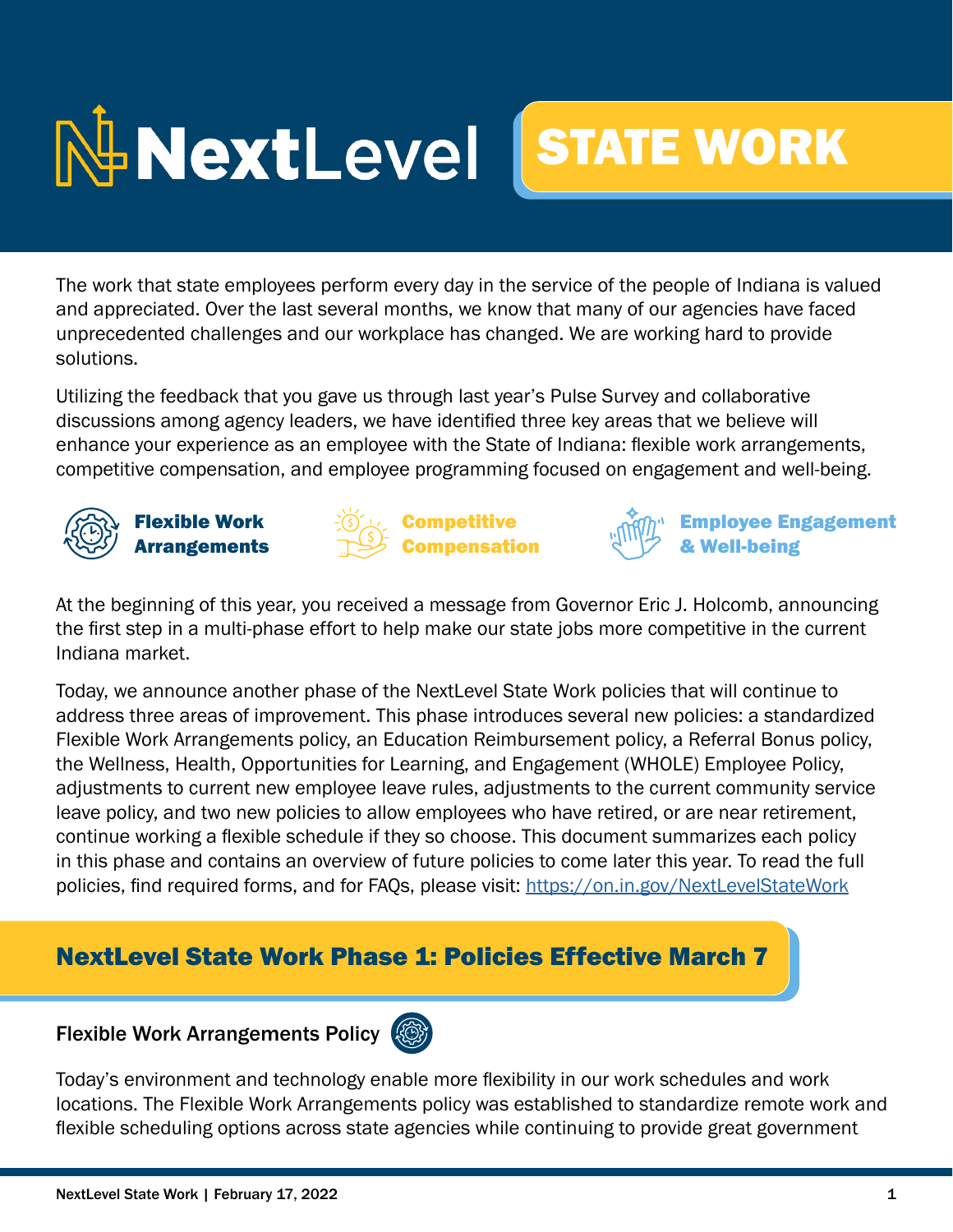service. The Flexible Work Arrangements policy authorizes agencies to evaluate and permit up to 15 hours per week of remote work for employees whose work may be performed outside of state facilities. The policy also enables adjusted or alternative work schedules for employees.

The intent of the Flexible Work Arrangements policy is to enable our teams to work remotely on a hybrid schedule without sacrificing the accountability and inherent benefits of in-person collaboration. It establishes the processes by which employees and managers will define appropriate remote work hours, equipment, locations, and schedules. The policy details the privileges and responsibilities of employees eligible for remote work.

### Education Reimbursement Policy



Enhancing our teams' professional knowledge, skills, and abilities reinforces great government service by strengthening the effectiveness and credibility of state employees. To this end, the State of Indiana is introducing a new Education Reimbursement policy as part of the overall employee compensation package to encourage state employees to grow through advanced academic or professional licensing by providing financial reimbursement for eligible education expenses. Now, all full-time employees who have been employed by a state agency for 12 continuous months may be eligible for reimbursements of up to \$5,250.00 annually.

The Education Reimbursement policy establishes standardized guidelines for each agency under the Governor and Lieutenant Governor to process requests and distribute reimbursement to state employees. Reimbursements can be applied to all core and elective courses required for the completion of a certificate, high school equivalency, state licensure, associate's, bachelor's, master's, or doctoral degree program offered through an accredited training or educational institution. The policy also establishes the responsibilities of employees and agency leadership to verify eligibility and provide required documentation for reimbursement.

#### Referral Bonus Policy



Recruiting talented people to public service through our employees' personal and professional networks enables the delivery of great government service by identifying qualified candidates who fit well within the agency's culture, leadership, and mission. To encourage employee engagement in recruiting talented applicants to their agency, the state has developed a program to offer a financial incentive for successful referrals. A current employee is eligible to receive a \$500 referral bonus for each referred candidate hired for a full-time position, \$250 for each referred candidate hired for a part-time position, or \$100 for each referred candidate hired for an intermittent position.

The Referral Bonus policy directs the development of agency-specific processes to reward current employees for the successful recruitment of qualified new team members, and it details the responsibilities of agency leadership, the referring employee, and the referred candidate in the distribution of referral bonuses.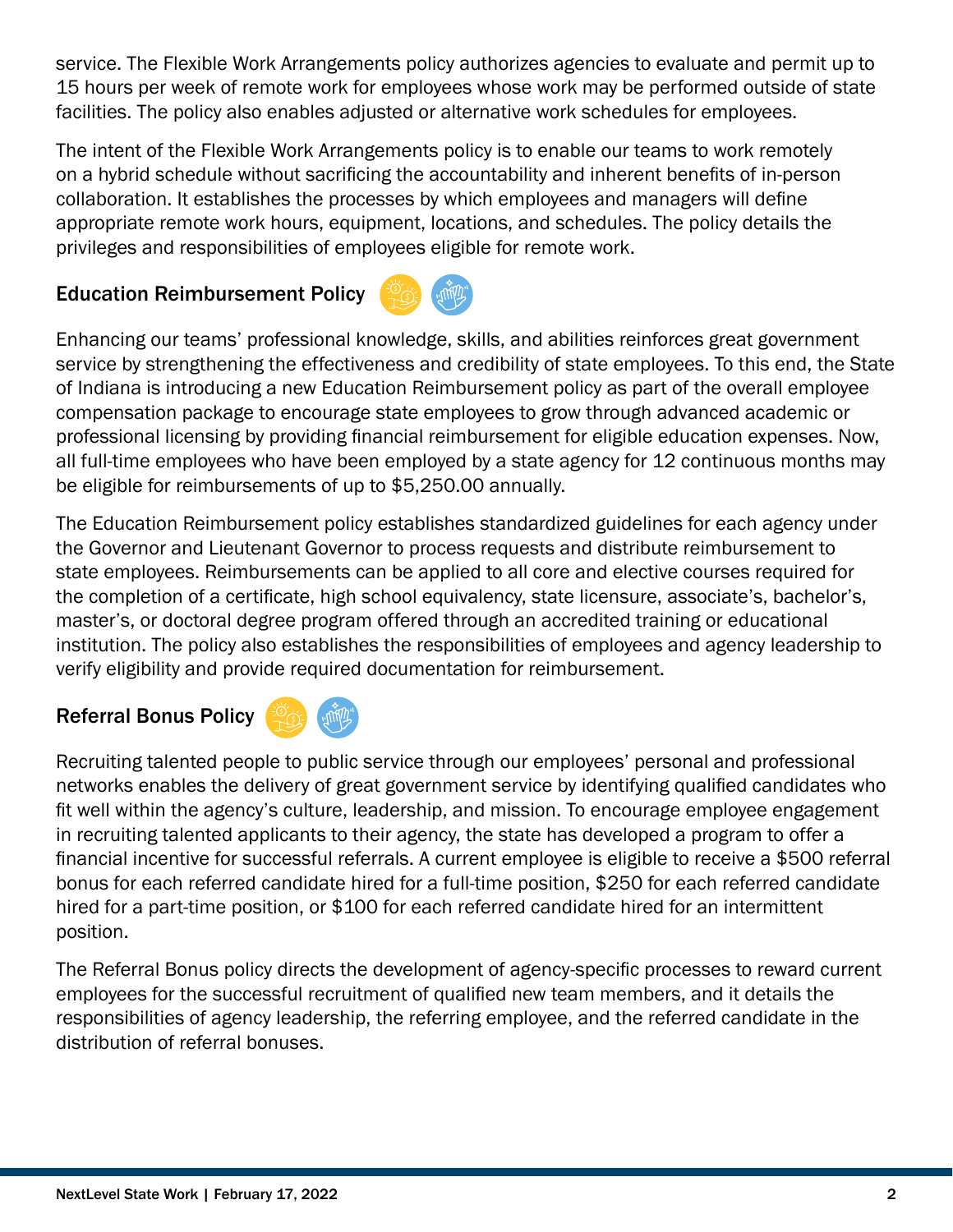#### WHOLE Employee Policy



The State of Indiana believes that when its teams are engaged in learning and development and actively promote wellness, we amplify our capacity to provide great government service. To solidify this belief in policy, the WHOLE Employee Policy normalizes standards for engagement in employee Wellness, Health, and Opportunities for Learning and Engagement.

It states that agencies may conduct certain employee engagement, learning, and development related activities utilizing state property and during compensable work hours. It also encourages the use of flexible scheduling for employees to participate in the state's wellness programing. The policy encourages agencies to inform employees of relevant learning and development opportunities and permits employees to engage in such activities relevant to their jobs during compensable work hours. It also defines the responsibilities of employees, supervisors, and agency leadership in the development and promotion of such activities.

#### Community Service Leave



Maximizing our teams' engagement in charitable service is a service to our state and our communities, and it broadens the meaning and purpose in our work. The Indiana State Personnel Department (INSPD) is in the process of revising our Community Service Leave policy to give fulltime employees 15 hours and part-time employees 7.5 hours, annually. This helps further engage our community of State of Indiana employees in meaningful service to their communities.

In the interim, Governor Eric J. Holcomb will issue an executive order that will immediately raise the individual service cap to 15 hours annually for full-time employees and 7.5 hours for part-time employees.

The new Community Service Leave policy will remove administrative barriers to charitable service. Also, agencies are permitted to host an agency day of service. Employees participating in this day of service will use hours from their annual community service leave time allowance.

### New Employee Leave Time - Accrual & Availability



Vacation leave time is currently not available for use by new hires in the first six months of employment, and this, for many, can be a barrier to employment. To address this, INSPD will amend its rules to allow the use of vacation time by new employees upon accrual.

In the interim, Governor Eric J. Holcomb will issue an executive order that will temporarily credit new employees with up to 22.5 hours of personal leave available for use immediately consistent with the state's standardized leave policies.

Current employees who began employment between:

- December 6, 2021, and March 6, 2022, will be credited with 22.5 hours of personal leave.
- October 25, 2021, and December 5, 2021, will be credited with 15 hours of personal leave.
- September 8, 2021, and October 24, 2021, will be credited with 7.5 hours of personal leave.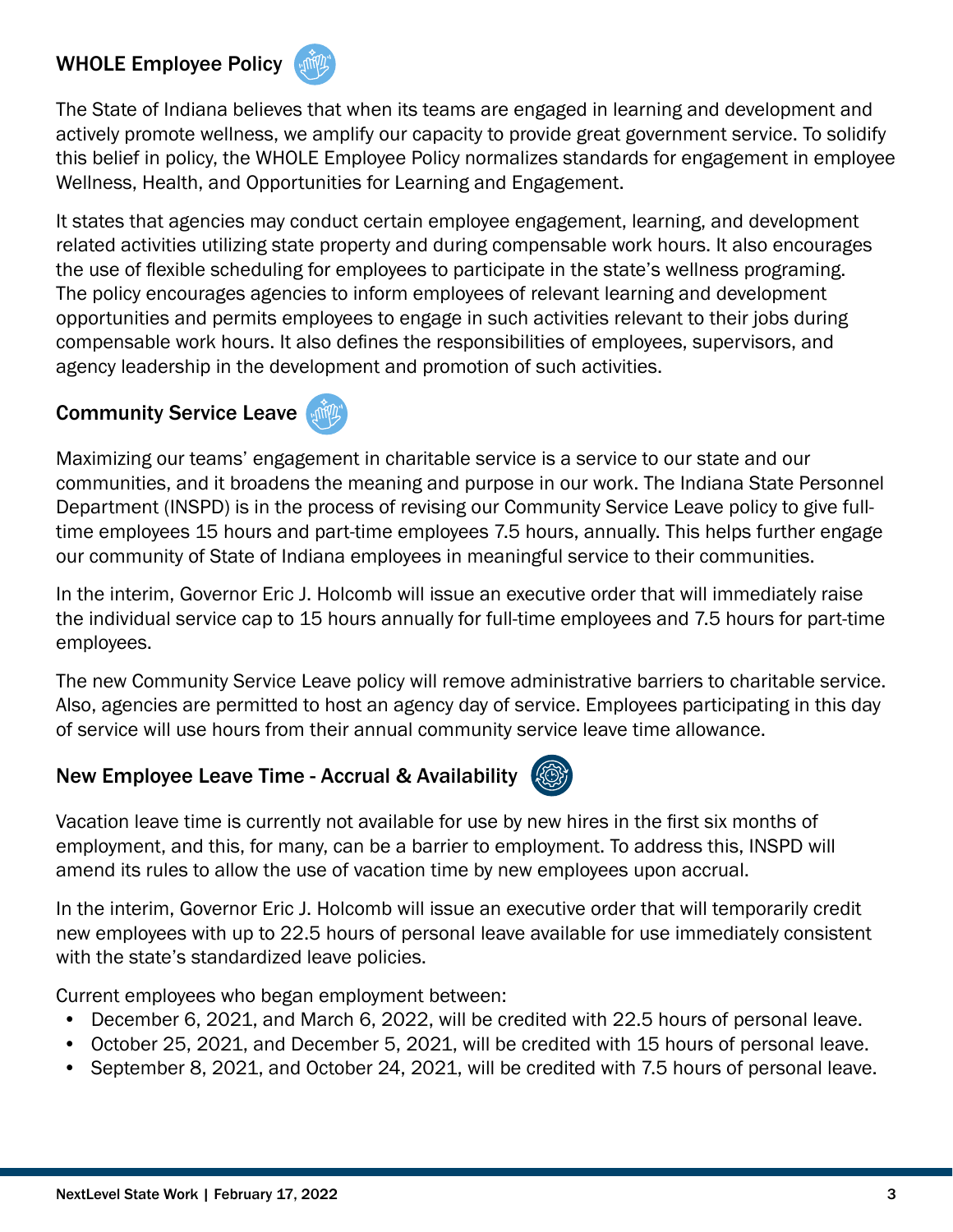#### Re-Employing Retired State Employees



Our long-term employees are a wealth of knowledge in their roles as public servants, and their continued contributions are an asset to our teams. To further engage our long-term employees and retain team members with years of experience in public service, the state will create a Retired State Employee intermittent classification and formalize a program to re-employ team members who want to return to the State of Indiana post-retirement.

#### Bridge to Retirement Program



To foster a smooth transition for our retiring employees and their agencies, the Bridge to Retirement program will allow agencies to double-fill positions of long-term employees who have a target retirement date. This will enable a more successful knowledge transfer between the retiring employee and their identified successor.

## NextLevel State Work Phase 2: Effective May 1

Efforts to enhance the employee experience will continue with the roll-out of the next phase of NextLevel State Work policies later this year. These policies continue moving our state toward a more competitive compensation plan, flexible work arrangements that promote work-life balance, and programs that improve the overall work experience. Policies in phase two of NextLevel State Work will launch a Dependent Care Support survey, and re-establish the Governor's Public Service Achievement Awards in conjunction with a revitalized Spot Bonus Program to reward exceptional service by state employees.

Dependent Care Support Survey



Access to affordable childcare can be a barrier to employment for working parents. To determine how best to address these barriers, the INSPD will conduct an employee needs assessment and provide policy recommendations that meet employee needs.

#### Governor's Public Service Achievement Awards



By rewarding our teams' achievements at work, the state can create a culture of recognition that reinforces our drive to give great government service in every agency. The Achievement Awards program will recognize individuals and teams financially for their innovation, financial savings to their agency, or exemplary service.

#### Spot Bonus Program



SBA/INSPD will work to revitalize the Spot Bonus Program with the intent of enabling a more standardized approach to budgeting for awards, identifying exceptional work, and awarding bonuses. The goal is to remove administrative barriers to selecting and awarding Spot Bonuses to employees.